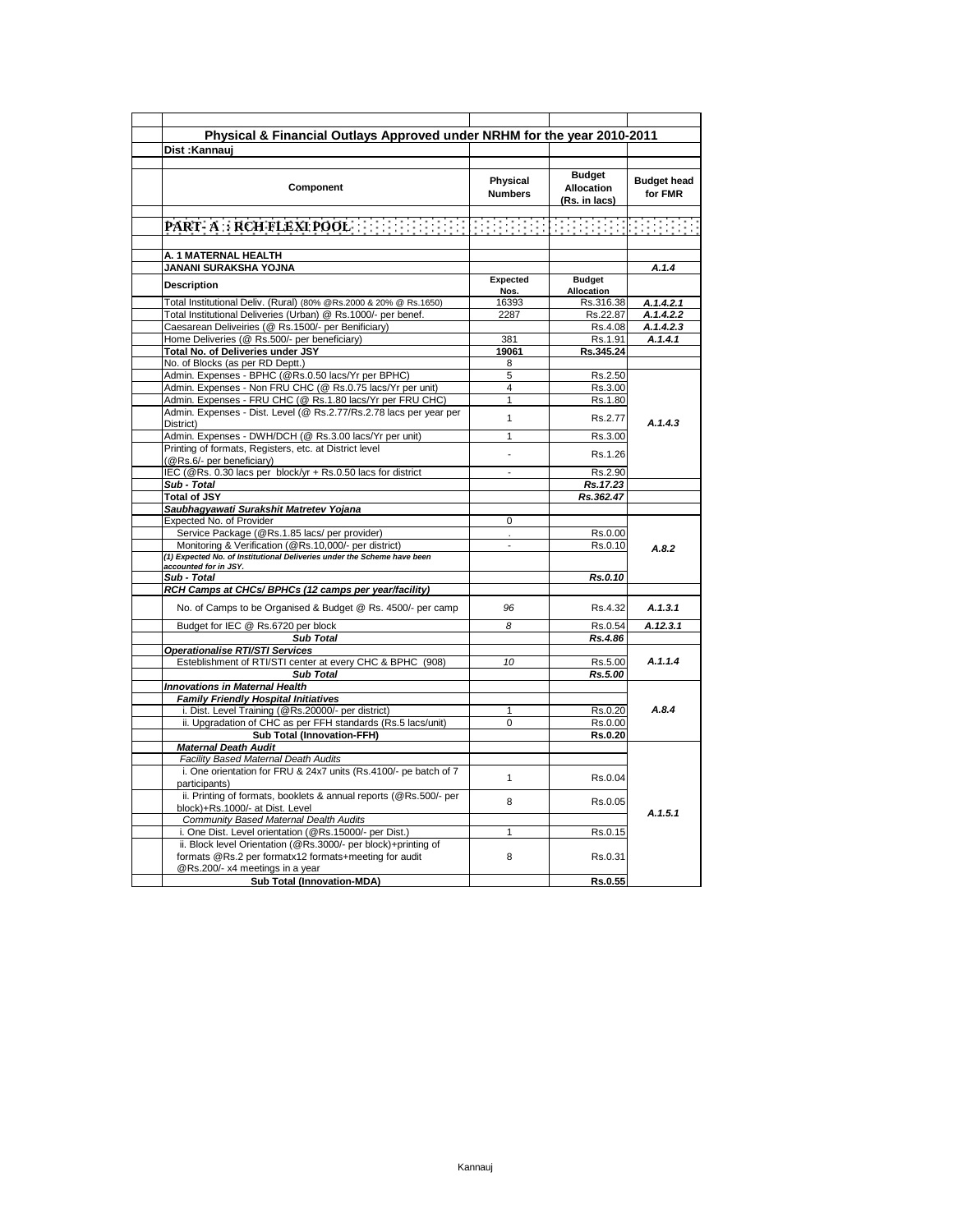| Component                                                                                                 | Physical<br><b>Numbers</b> | <b>Budget</b><br><b>Allocation</b><br>(Rs. in lacs) | <b>Budget head</b><br>for FMR |
|-----------------------------------------------------------------------------------------------------------|----------------------------|-----------------------------------------------------|-------------------------------|
| <b>Pregnant Women &amp; Child Tracking</b>                                                                |                            |                                                     |                               |
| i. Orientation Workshop                                                                                   |                            |                                                     |                               |
| (a) At Dist. Level<br>(b) At Block Level @ Rs.6500/- block                                                | $\mathbf{1}$<br>8          | Rs.0.22                                             | A.10.3                        |
| ii. Printing of formats (730 format/block @Rs.2 per format)                                               | 5840                       | Rs.0.52<br>Rs.0.12                                  |                               |
| Sub Total (Innovation-Preg. Women & child tracking)                                                       |                            | Rs.0.86                                             |                               |
| Strengthening of Sub Centers Accridited under JSY                                                         |                            |                                                     |                               |
| Dissemination meeting in the District @ Rs 5000/-                                                         | 1                          | Rs.0.05                                             |                               |
| Upgradation of Sub Centre in Dist (From State Level)                                                      | 15                         | Rs.0.00                                             | A.1.1.5                       |
| Sub Total (Innovation-S.C. Accridited under JSY))                                                         |                            | Rs.0.05                                             |                               |
| Sub Total (Innovation in Maternal Health)                                                                 |                            | Rs.1.65                                             |                               |
| Sub-Total (Maternal Health)                                                                               |                            | Rs.374.08                                           |                               |
| <b>A.2 CHILD HEALTH</b>                                                                                   |                            |                                                     |                               |
| Comprehensive Child Survival Programme (CCSP)<br>CCSP Training - FBNC (in 1st & 2nd phase districts only) |                            |                                                     |                               |
| Training Site - District Women Hospital                                                                   |                            |                                                     |                               |
| Expected No. of Participants                                                                              | 18                         |                                                     |                               |
| No. of Batches to be Organised and Budget @ Rs.12,000 per Batch                                           | 3                          | Rs.0.36                                             | A.11.5.2                      |
| No. of Batches to be Supervised and Budget @ Rs.3,200 per Batch                                           | 1                          | Rs.0.03                                             |                               |
| Sub - Total                                                                                               |                            | Rs.0.392                                            |                               |
| Training at Medical College under CCSP Prog                                                               |                            |                                                     |                               |
| Support staff to Medical Collage                                                                          |                            | Rs.0.00                                             | A.11.5.2                      |
| Physicians training/F-IMNCI                                                                               |                            | Rs.0.00                                             |                               |
| <b>Sub Total</b>                                                                                          |                            | Rs.0.00                                             |                               |
| CCSP Training - NSSK (in 3rd phase districts only)                                                        |                            |                                                     |                               |
| Training Site - District Women Hospital<br>Expected No. of Participants                                   |                            |                                                     |                               |
|                                                                                                           |                            |                                                     |                               |
| No. of Batches to be Organised and Budget @ Rs.38,500 per Batch                                           | 0                          | Rs.0.00                                             | A.11.5.5                      |
| No. of Batches to be Supervised and Budget @ Rs.3,500 per Batch<br>Sub - Total                            | $\mathbf 0$                | Rs.0.00<br>Rs.0.00                                  |                               |
| CCSP Training of ASHAs, ANMs, LHVs - (1st & 2nd Phase                                                     |                            |                                                     |                               |
| Districts)                                                                                                |                            |                                                     |                               |
| Expected No. of Participants (approx. 24 per batch)                                                       | 0                          |                                                     |                               |
| No. of Batches to be Organised and Budget @ Rs.1,65,000 per Batch                                         | $\mathbf 0$                | Rs.0.00                                             | A.11.5.1                      |
|                                                                                                           |                            |                                                     |                               |
| No. of Batches of ToT and Budget @ Rs.2,39,000 per Batch                                                  | 0                          | Rs.0.00                                             |                               |
| Sub - Total                                                                                               |                            | Rs.0.00                                             |                               |
| CCSP Training of ASHAs, ANMs, LHVs - (3rd Phase Districts)                                                |                            |                                                     |                               |
| Expected No. of Participants (approx. 24 per batch)                                                       | 500                        |                                                     |                               |
|                                                                                                           |                            |                                                     | A.11.5.1                      |
| No. of Batches to be Organised and Budget @ Rs.1,65,000 per Batch                                         | 20                         | Rs.33.00                                            |                               |
| No. of Batches of ToT and Budget @ Rs.2,39,000 per Batch                                                  | 0                          | Rs.0.00                                             |                               |
| Sub - Total                                                                                               |                            | Rs.33.000                                           |                               |
| CCSP Training of Supervisors (in 1st & 2nd phase districts<br>only)                                       |                            |                                                     |                               |
| No. of Batches (16 participants) to be Organised and Budget @<br>Rs.24,500 per Batch                      | 14                         | Rs.3.430                                            | A.11.5.1                      |
| No. of Batches to be Supervised and Budget for Observer Visit @<br>Rs.3,200 per Batch                     | 3                          | Rs.0.10                                             |                               |
| Sub - Total                                                                                               |                            | Rs.3.526                                            |                               |
| <b>Site Stregthening</b><br>Strengthening of FBNC/NSSK Site (@ Rs.30,000/- per site)                      | $\mathbf{1}$               | Rs.0.30                                             |                               |
| Strengthening of CCSP Training Site (@ Rs.2,33,500/- per site)                                            | 0                          | Rs.0.00                                             | A.11.5.1                      |
| <b>Sub Total</b>                                                                                          |                            | Rs.0.30                                             |                               |
| Establishment, Operationalisation & Construction of SNCU                                                  |                            |                                                     |                               |
| Establishment and Operating Exp. Of old SNCU in 7 Dist. @Rs.25                                            | 0                          |                                                     |                               |
| lacs                                                                                                      |                            | Rs.0.0                                              | A.2.2                         |
| Construction of of new SNCU in 5 Dist. (@Rs.30 lacs)                                                      | 0                          | Rs.0.0                                              | A.9.2.2                       |
| Sub - Total                                                                                               |                            | Rs.0.0                                              |                               |
| Infant death audit ( Aligarh & Banda only)                                                                |                            |                                                     |                               |
| No. of blocks in the district<br>Sub - Total                                                              | 0                          | Rs.0.0<br>Rs.0.00                                   | A.2.8                         |
| Infant & Young Child feeding (IYCF)                                                                       |                            |                                                     |                               |
| Mass Awareness Campaign during World Breastfeeding Week                                                   | 1                          | Rs.0.50                                             | A.2.5                         |
| Sub - Total                                                                                               |                            | Rs.0.50                                             |                               |
| Supportive Supervision through Reputed Institutions (for 1st                                              |                            |                                                     |                               |
| & 2nd pase districts only)                                                                                |                            |                                                     |                               |
| One Supervisor per block @ Rs.5,000/- p.m. for 12 months                                                  | 0                          | Rs.0.0                                              |                               |
| Mobility for supervisors @ Rs.3,000/- p.m. for 12 months                                                  | 0                          | Rs.0.0                                              |                               |
| Institutional support @ Rs.5,000/- p.m. for 12 months                                                     | 0                          | Rs.0.0                                              |                               |
| Sub - Total                                                                                               |                            | Rs.0.00                                             |                               |
| Sub-Total (CCSP)                                                                                          |                            | Rs.37.72                                            |                               |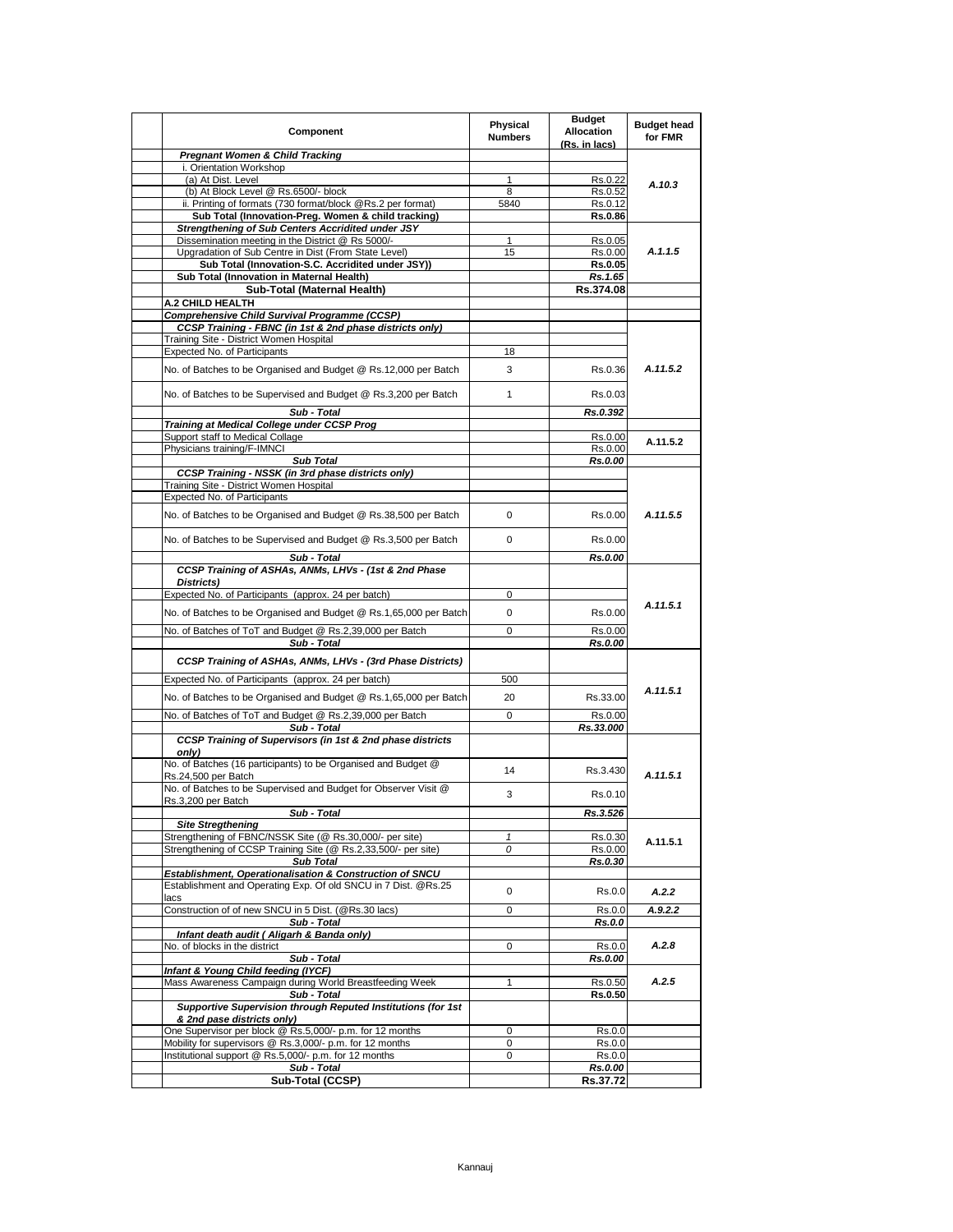| Component                                                                                                                  | Physical<br><b>Numbers</b> | <b>Budget</b><br><b>Allocation</b><br>(Rs. in lacs) | <b>Budget head</b><br>for FMR |
|----------------------------------------------------------------------------------------------------------------------------|----------------------------|-----------------------------------------------------|-------------------------------|
| Implementation of Bal Swasthya Poshan Mah (BSPM)                                                                           |                            |                                                     |                               |
| Joint Meetings of Health & ICDS - 2 Planning Meetings at District<br>Level in a year @ Rs. 5000/- per meeting for 2 Rounds | 1 Dist.                    | Rs.0.10                                             |                               |
| Joint planning meeting of health and ICDS at Block level Rs. 2000 per<br>meeting for 2 rounds                              | 8 Blocks                   | Rs.0.32                                             |                               |
| Joint Orientation of ASHAs & ANMs (@Rs. 25/- per participant) for 2<br>Rounds                                              | 1527 ANM and<br>AWW        | Rs.0.76                                             | A.2.7                         |
| Printing of Guidelines, Reporting & Monitoring Formats (@ Rs.2,000/- per<br>block/round) for 2 rounds                      | 8 Blocks                   | Rs.0.32                                             |                               |
| Dissemination meeting at District level Rs. 5000 per meeting per<br>District for 2 Rounds                                  | 1 Dist.                    | Rs.0.10                                             |                               |
| Sub - Total                                                                                                                |                            | Rs.1.60                                             |                               |
| <b>School Health Programme</b>                                                                                             |                            |                                                     |                               |
| Total No. of Blocks in the district                                                                                        | 8                          |                                                     |                               |
| No. of Schools to be covered (60 Schools per block)<br>District Sensitization workshop                                     | 480<br>$\mathbf{1}$        | Rs. 0.15                                            |                               |
|                                                                                                                            |                            |                                                     |                               |
| Contingencies for printing of Health Card, etc. (@Rs.500/- per school)                                                     | 480                        | Rs. 2.40                                            |                               |
| Budget for Mobility (@Rs.300 per visit x 1 visit)<br>Sub Total (Prog. Implementation)                                      | 480                        | Rs. 1.44<br>Rs. 3.99                                |                               |
| Traning program for 40 schools per block (where<br>program is already running)                                             | 320                        |                                                     |                               |
| Training of District Trainers- Honorarium to district traininer @ Rs.<br>350 *2days                                        | 3                          | Rs. 0.02                                            |                               |
| Honorarium to traininees from block@ Rs. 400 *2days per block                                                              | 24                         | Rs. 0.19                                            | A.2.4                         |
| Training of Block Trainers - Honorarium to block resource persons @<br>Rs. 300 *2days*2 batches per block                  | 24                         | Rs. 0.29                                            |                               |
| Honararium to Teachers @ Rs. 250*2 teachers per school *2 days                                                             | 640                        | Rs. 3.20                                            |                               |
| <b>Sub Total (Training)</b>                                                                                                |                            | Rs. 3.70                                            |                               |
| For training program unspent balance is available at the district                                                          |                            | Rs. 2.35                                            |                               |
| <b>Actual Allocation for training</b>                                                                                      |                            | Rs. 1.35                                            |                               |
| Weighing scale, Ht./Wt Charts, Measuring tape etc. @ Rs1000 per<br>school x 20 new schools/block                           | 160                        | Rs. 0.00                                            |                               |
| Procurement of IFA tablets (30 mg tablets) for all schools                                                                 | 7200000                    | Rs. 0.00                                            |                               |
| Procurement of deworming tablets for all schools                                                                           | 144000                     | Rs. 0.00                                            |                               |
| <b>Sub Total (Procurement)</b>                                                                                             |                            | Rs. 0.00                                            |                               |
| <b>Total (School Health)</b>                                                                                               |                            | Rs. 5.34                                            |                               |
| <b>Total (Child Health)</b>                                                                                                |                            | Rs.44.66                                            |                               |
| A3. Family Planning<br><b>Terminal/Limiting Methods</b>                                                                    |                            |                                                     | A.3.1                         |
| Dissemination of manuals on sterilization standards & quality                                                              | $\mathbf{1}$               | Rs. 0.40                                            | A.3.1.1                       |
| assurance of sterilization services                                                                                        |                            |                                                     |                               |
| NSV Camps in Districts (6 camps/dist. @ Rs.35,000/- per camp)<br>Compensation for Female Sterilization                     | 6<br>2203                  | Rs. 2.10<br>Rs. 22.03                               | A.3.1.3<br>A.3.1.4            |
| Compensation for Male Sterilization                                                                                        | 20                         | Rs. 0.30                                            | A.3.1.5                       |
| Accrediation of private providers of sterilization services                                                                |                            |                                                     |                               |
| <b>Female Sterilization</b>                                                                                                |                            | Rs. 0.25                                            | A.3.1.6                       |
| Male Sterilization (NSV)<br><b>Spacing Methods</b>                                                                         |                            | Rs. 0.05                                            | A.3.2                         |
| IUD services at health facilities/compensation                                                                             | 21204                      | Rs. 4.24                                            | A.3.2.2                       |
| Accrediation of private providers of IUD services                                                                          |                            | Rs. 0.03                                            | A.3.2.3                       |
| Family Welfare Counsellor@9000 per month                                                                                   | 2                          | Rs. 2.16                                            | A.9.1.5                       |
| <b>Sub Total</b>                                                                                                           |                            | Rs. 31.56                                           |                               |
| <b>PCPNDT and Sex-Ratio</b>                                                                                                |                            |                                                     |                               |
| Visit of District Inspection & Monitoring Committee                                                                        | 10                         | Rs. 0.10                                            | A.8.1                         |
| Sensitization Workshop at District level                                                                                   | 1                          | Rs. 0.40                                            |                               |
| Organising Competions at Inter/Degree Colleges<br>Orientation of members of Dist advisory committee at Division            | 3                          | Rs. 0.10<br>Rs. 0.00                                |                               |
| <b>IEC Activities &amp; Conigency</b>                                                                                      |                            |                                                     |                               |
| <b>IEC Activities</b>                                                                                                      |                            | Rs. 0.25                                            |                               |
| Contigency                                                                                                                 |                            | Rs. 0.02                                            |                               |
| TA/DA to Dist. level Staff for attending workshop, training, meetings                                                      |                            | Rs. 0.20                                            | A.12.4                        |
| <b>Sub Total</b>                                                                                                           |                            | Rs. 1.07                                            |                               |
| <b>Sub-Total (Family Planning)</b>                                                                                         |                            | Rs.32.63                                            |                               |
| A.4 ARSH                                                                                                                   |                            |                                                     |                               |
| Saloni Scheme                                                                                                              |                            |                                                     |                               |
| No. of Blocks in District                                                                                                  | 8                          |                                                     | A.4.1                         |
| No. of Schools to be covered (10 Schools per block)                                                                        | 80                         |                                                     |                               |
| No. of Benificiaries (150 per school)                                                                                      | 12000                      |                                                     |                               |
| Sensitization Workshop at District level                                                                                   |                            | Rs. 0.15                                            |                               |
| Budget for Visit of Medical Team (@Rs.300/- per visit x 2 visits per<br>school)                                            | 160                        | Rs. 0.48                                            | A.4.2                         |
| Budget for Preparing Saloni Sabha (Rs.300/- p.m. per school x 10<br>months)                                                | 800                        | Rs. 2.40                                            |                               |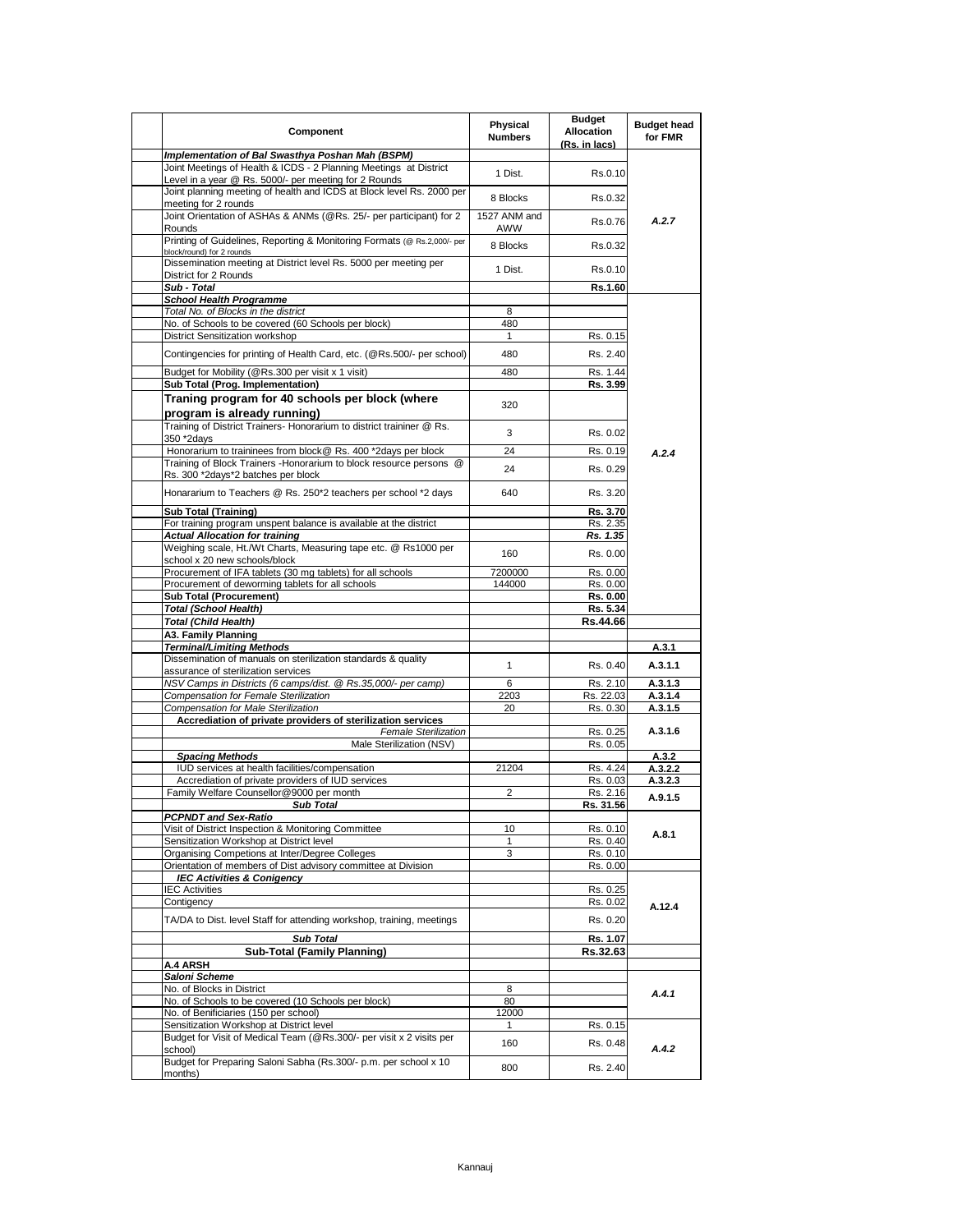| Component                                                                                                                             | Physical<br><b>Numbers</b> | <b>Budget</b><br>Allocation<br>(Rs. in lacs) | <b>Budget head</b><br>for FMR |
|---------------------------------------------------------------------------------------------------------------------------------------|----------------------------|----------------------------------------------|-------------------------------|
| Procurement of IFA tablets (100 mg tablets) for all schools                                                                           | 576000                     | Rs.0.00                                      |                               |
| Procurement of deworming tablets for all schools 2 tab/Benf.                                                                          | 24000                      | Rs.0.00                                      | A.13.2.5                      |
| Sub-Total (Adolescent Health)<br>A.5 Urban RCH                                                                                        |                            | Rs.3.03                                      |                               |
| Urban RCH plan /activities                                                                                                            |                            |                                              |                               |
| Building                                                                                                                              | 1                          | 0.84                                         |                               |
| Manpower(1Doctor @ 24000/month,1Staff Nurse@ 15000/month,2<br>ANMs@9000/month,2 Security quards @ 4000/month,1 Ayah                   | $\mathbf{1}$               | 8.52                                         |                               |
| 4000/month,& 1 Sweeper 2000/month<br>Other Expenses                                                                                   | 1                          | 0.41                                         | A.5.1                         |
| IEC                                                                                                                                   | 1                          | 0.1                                          |                               |
|                                                                                                                                       |                            |                                              |                               |
| <b>Subtotal</b><br>The cost of Drugs(Rs 10,000/month/Health post) and consumables(Rs 3,000/month/Health Post) for Urban RCH amounting |                            | 9.87                                         |                               |
| to Rs 1.56Lacs would be met from the Mission Flexipool                                                                                |                            |                                              |                               |
| <b>A9. INFRASTRUCTURE &amp; HR</b>                                                                                                    |                            |                                              |                               |
| <b>Contractual Staff &amp; Services</b>                                                                                               |                            |                                              |                               |
| <b>Position</b><br>Contractual ANM (@Rs.9000/- pm)                                                                                    | No.<br>40                  | <b>Budget</b><br>Rs. 43.20                   | A.9.1.1                       |
| Staff Nurse in the district (@Rs.15000/- pm)                                                                                          | 6                          | Rs. 10.80                                    | A.9.1.3                       |
| MBBS (Male/Female) @ Rs.30000/- pm                                                                                                    | 4                          | Rs. 14.40                                    |                               |
| Specialist at On Call basis for CHC (@ Rs.1000/- per visit) No. of<br>calls for 6 moths                                               | 40                         | Rs. 0.40                                     |                               |
| Specialist at On Call basis for Dist. Hospital (Male)/DCH(@ Rs.1000/-                                                                 |                            | Rs. 0.80                                     |                               |
| per visit)<br>Specialist at Dist. Hospital (Male)/DCH(@ Rs.40000/- pm for<br>MS/MD/MDS & @Rs.35000/- for Diploma holders)             | 80<br>$\overline{2}$       | Rs. 8.40                                     | A.9.1.4                       |
| Specialist at DWH/DCH (@ Rs.40000/- pm for MS/MD/MDS &                                                                                |                            | Rs. 8.40                                     |                               |
| @Rs.35000/- for Diploma holders)/MBBS(LMO if already on contract)                                                                     | 2                          |                                              |                               |
| Paramedical staff/LT for CHC (@ Rs.9000/- pm)                                                                                         | 5                          | Rs. 5.40                                     |                               |
| Paramedical staff for DH/DWH/DCH (@ Rs.9000/- pm)                                                                                     | 1                          | Rs. 1.08                                     | A.9.1.5                       |
| Data Assistant ( @ Rs.8000/- pm)                                                                                                      | 1                          | Rs. 0.96                                     |                               |
| Sub-Total (Human Resources)                                                                                                           |                            | Rs.93.84                                     |                               |
| A.10. INSTITUTIONAL STRENGTHENING<br>Logistics Management/Improvement                                                                 |                            |                                              |                               |
| <b>Stregthening of Logistic Management</b>                                                                                            |                            |                                              |                               |
| Divisional logistic management                                                                                                        | 0                          | Rs. 0.00                                     |                               |
| <b>Transportation of Logistic</b>                                                                                                     |                            |                                              | A.10.2                        |
| Divisional level @ Rs 50000/-                                                                                                         | 0                          | Rs. 0.00                                     |                               |
| District level @ Rs 30000/-                                                                                                           | $\mathcal I$               | Rs. 0.30                                     |                               |
| Block level @ Rs 12000/-                                                                                                              | 8                          | Rs. 0.96                                     |                               |
| <b>Sub-Total (Logistics Strengthening)</b><br><b>Rent for Sub-Centres</b>                                                             |                            | <b>Rs.1.26</b>                               |                               |
| No. of SCs in Rented Bldgs & Budget @ Rs. 250/- p.m.                                                                                  | 39                         | Rs.1.17                                      | A.10.4                        |
| Sub-Total (Sub Center Rent)                                                                                                           |                            | Rs.1.17                                      |                               |
| <b>A.11 TRAINING</b>                                                                                                                  |                            |                                              |                               |
| <b>Training- Skill Birth Attendant</b>                                                                                                |                            |                                              |                               |
| <b>Training at DWH/Combined Hosp</b>                                                                                                  |                            |                                              |                               |
| Target at DWH                                                                                                                         | 20                         |                                              |                               |
| No. of Particpants per batch                                                                                                          | 4                          |                                              |                               |
| No. of Batches<br>New Site Stregthening at DWH                                                                                        | 5                          | Rs.5.52                                      |                               |
| Existing site stregthening                                                                                                            |                            | Rs.0.15                                      |                               |
| Sub-Total (DWH-SBA)                                                                                                                   |                            | Rs.0.40<br>Rs.6.07                           |                               |
| Training at FRU/24X7                                                                                                                  |                            |                                              |                               |
| Name of the selected Training Site FRU/24X7                                                                                           | 0                          |                                              | A.11.3.1                      |
| Target at FRU/24X7                                                                                                                    | 0                          |                                              |                               |
| No. of Particpants per batch                                                                                                          | 0                          |                                              |                               |
| No. of Batches                                                                                                                        | 0                          | Rs.0.00                                      |                               |
| New Site Stregthening at FRU                                                                                                          |                            | Rs.0.00                                      |                               |
| Existing site stregthening                                                                                                            |                            | Rs.0.00                                      |                               |
| Sub-Total (FRU-SBA)                                                                                                                   |                            | <b>Rs.0.00</b>                               |                               |
| Sub-Total(SBA Training)                                                                                                               |                            | Rs.6.07                                      |                               |
| A.14 PROGRAM MANAGEMENT                                                                                                               |                            |                                              |                               |
| Personal & Other Expense of Dist. PMU (Rs.94500/- pm)                                                                                 | 1                          | Rs.11.34                                     | A.14.2                        |
| Operational Cost (Rs. 60000/- pm)                                                                                                     | 1                          | Rs.7.20                                      | A.14.4                        |
| Sub-Total (Program Management)                                                                                                        |                            | Rs.18.54                                     |                               |
| <b>Total for RCH Flexipool (Part A)</b>                                                                                               |                            | Rs.585.15                                    |                               |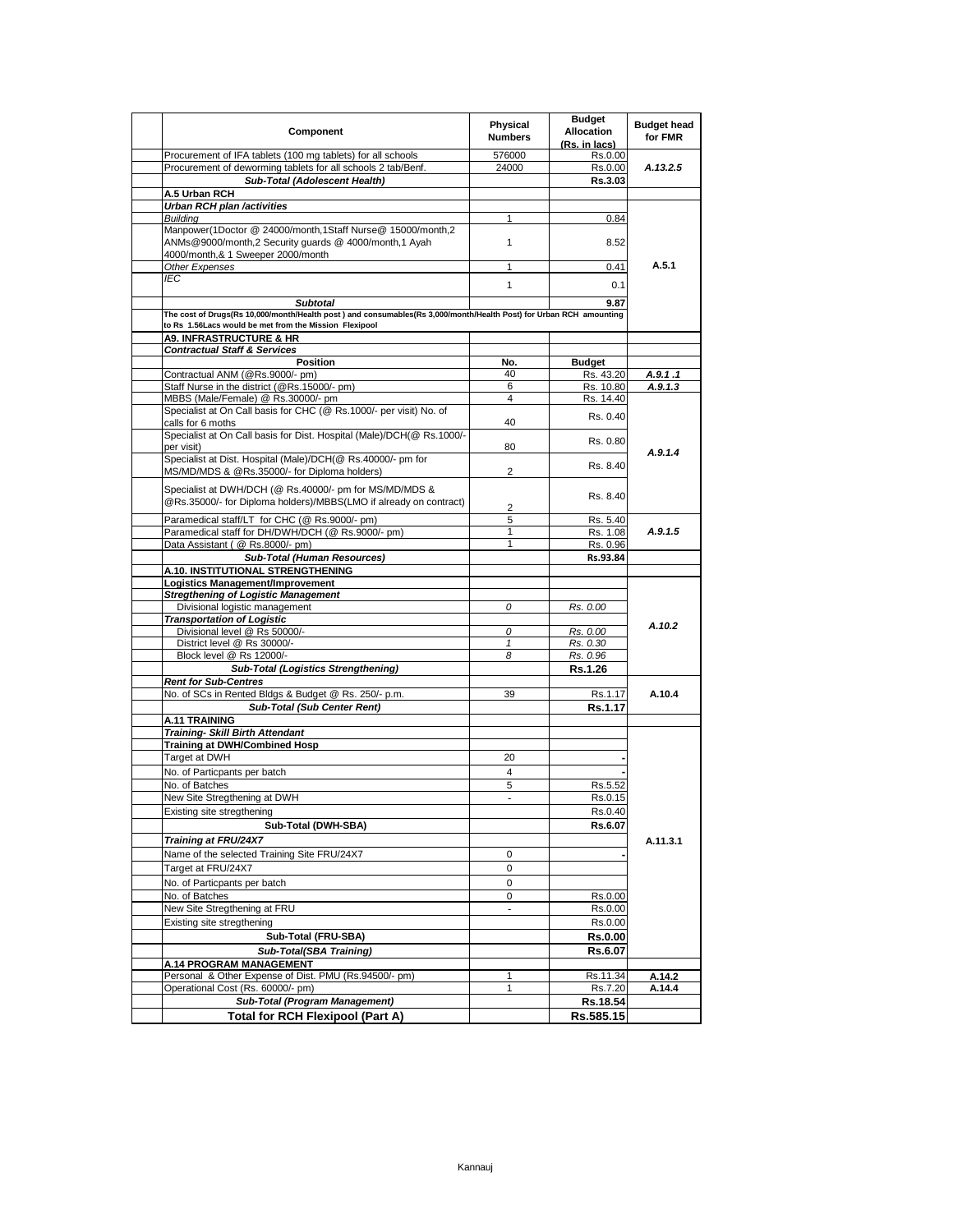| Component                                                                                                                            | <b>Physical</b><br><b>Numbers</b> | <b>Budget</b><br><b>Allocation</b><br>(Rs. in lacs) | <b>Budget head</b><br>for FMR |
|--------------------------------------------------------------------------------------------------------------------------------------|-----------------------------------|-----------------------------------------------------|-------------------------------|
| Patt.B : Mission Flexpools - Contract of Contract of Contract of Contract of Contract of Contract of                                 |                                   |                                                     |                               |
| Component                                                                                                                            | Physical<br><b>Numbers</b>        | <b>Budget</b><br><b>Allocation</b>                  | <b>Budget head</b><br>for FMR |
| <b>ASHA Scheme:-</b>                                                                                                                 |                                   | (Rs. in lacs)                                       | <b>B.1</b>                    |
| Periodic Training for ASHAs                                                                                                          |                                   |                                                     | <b>B.1.1</b>                  |
| <b>ASHA Support System</b><br>Replenishment of ASHA Kits & Budget (@ Rs. 500/- per kit*2 for 95%                                     |                                   |                                                     |                               |
| ASHA)                                                                                                                                | 1417                              | Rs.0.00                                             | B.1.2                         |
| Incentive to ASHAs (Average Rs.500/- p.m. for 85% ASHAs)                                                                             | 1268                              | Rs.76.08                                            | B.1.3                         |
| Award to ASHA (Rs.5000/- for 1 ASHA in each block)                                                                                   | 8                                 | Rs.0.40                                             |                               |
| Annual ASHA Sammelan (Rs.250/- per ASHA for 60% ASHAs)<br>Mobility to ASHAs (Rs.30/- per ASHA for 95% ASHAs)                         | 895<br>1417                       | Rs.2.24<br>Rs.5.10                                  | B.1.1                         |
| Block level ASHA Payment Register (Rs.100/-per Register)                                                                             | 8                                 | Rs.0.01                                             |                               |
| Printing of Voucher Booklet for ASHA (Rs.25/-per Booklet)                                                                            | 1492                              | Rs.0.37                                             | B.18.3.2                      |
| Budget ASHA Mentoring Group (Rs.10,000/- per District)                                                                               | Quarterly<br>Meeting              | Rs.0.10                                             | B.1.1                         |
| Sub-Total (ASHA Scheme):-                                                                                                            |                                   | Rs.84.30                                            |                               |
| <b>Untied Grant to Facilities</b>                                                                                                    | 5                                 | Rs.2.50                                             | <b>B.2</b><br>B.2.1           |
| No. of CHCs & Budget @ Rs.0.50 lacs per facility<br>No. of BPHCs & Budget @ Rs.0.50 lacs per facility                                | 5                                 | Rs.2.50                                             | B.2.2                         |
| No. of APHCs & Budget @ Rs.0.25 lacs per facility                                                                                    | 28                                | Rs.7.00                                             | <b>B.2.2</b>                  |
| No. of Sub Centres & Budget @ Rs.0.10 lacs per facility                                                                              | 188                               | Rs.18.80                                            | B.2.3                         |
| No.of VHSCs                                                                                                                          | 441                               | Rs.0.00                                             | B.2.4                         |
| No.of Revenue Villages & Budget @Rs.0.10 lacs per R.Village                                                                          | 752                               | Rs.75.20                                            |                               |
| <b>Sub-Total (Untied Grants)</b><br><b>Annual Maintenance Grant to Facilities</b>                                                    |                                   | Rs.106.00                                           | <b>B.4</b>                    |
| No. of CHCs & Budget @ Rs.1.0 lacs per facility                                                                                      | 5                                 | Rs.5.00                                             | B.4.1                         |
| No. of BPHCs & Budget @ Rs.1.0 lacs per facility                                                                                     | 5                                 | Rs.5.00                                             | B.4.2                         |
| No. of APHCs & Budget @ Rs.0.50 lacs per facility                                                                                    | 13                                | Rs.6.50                                             |                               |
| No. of Sub Centres & Budget @ Rs.0.10 lacs per facility                                                                              | 149                               | Rs.14.90                                            | B.4.3                         |
| Sub-Total (Annual Maintenance Grants)<br><b>Funds to Rogi Kalyan Samitis</b>                                                         |                                   | Rs.31.40                                            | <b>B.6</b>                    |
| No. of District Hospitals & Funds @ Rs.5.0 lacs per facility                                                                         | 1                                 | Rs.5.00                                             | <b>B.6.1</b>                  |
| No. of CHCs & Funds @ Rs.1.0 lacs per facility                                                                                       | 5                                 | Rs.5.00                                             | B.6.2                         |
| No. of BPHCs & Funds @ Rs.1.0 lacs per facility                                                                                      | 5                                 | Rs.5.00                                             | B.6.3                         |
| No. of APHCs & Funds @ Rs.1.00 lacs per facility                                                                                     | 28                                | Rs.28.00                                            | B.6.4                         |
| Sub-Total (Funds for RKS)<br><b>Operationalisation of District Drug Warehouses</b>                                                   |                                   | Rs.43.00                                            |                               |
| Contractual Staff (@Rs.2.94 lacs/yr)                                                                                                 | 1                                 | Rs.2.94                                             | <b>B.21</b>                   |
| Contingency Expenses (@Rs.2.0 lacs/yr)                                                                                               | 1                                 | Rs.2.00                                             |                               |
| Sub-Total (Ope. of District Drug Warehouses)                                                                                         |                                   | Rs.4.94                                             |                               |
| Mobility Support to DWH & District Combined Hospital                                                                                 |                                   |                                                     | <b>B.27.8</b>                 |
| Mobility Support to DWH/DCH @Rs.18000/- Per month.                                                                                   | 1                                 | Rs.2.16                                             |                               |
| Sub-Total (Funds for Mobility Support to DWH & DCH)                                                                                  |                                   | Rs.2.16                                             |                               |
| Mobility Support for Monitoring & Supervision.                                                                                       |                                   |                                                     |                               |
| Mobility Support to District Community Mobilizer (@Rs.800/-per day X)<br>8 days/month)                                               | $\mathbf{1}$                      | Rs.0.77                                             | B.18.3.2                      |
| Mobility Support to District Account Manager (@Rs.800/-per day X 6<br>days/month)                                                    | $\mathbf{1}$                      | Rs.0.58                                             |                               |
| Mobility Support to District Programme Manager (@Rs.800/-per day<br>X 8 days/month)                                                  |                                   | Rs.0.00                                             |                               |
| Sub-Total(Mobility Support for Monit. & Supervision)<br><b>Supervision of ANM/ASHAs</b>                                              |                                   | Rs.1.34                                             |                               |
| Vehicle for Mobility @Rs.18000/-month/block                                                                                          | 8                                 | Rs.17.28                                            | B.18.3.2                      |
| Sub-Total (Supervision of ANM/ASHAs)                                                                                                 |                                   | Rs.17.28                                            |                               |
| <b>Vehicle Support for Specialist</b>                                                                                                |                                   |                                                     |                               |
| One Vehicle for 5 block level facility (@Rs.18000/-month)                                                                            | 2                                 | Rs.4.32                                             | <b>B.27.8</b>                 |
| <b>Sub-Total (Vehicle Support for Specialist)</b>                                                                                    |                                   | <b>Rs.4.32</b>                                      |                               |
| Diesel for Generator for District Hospitals                                                                                          |                                   |                                                     | <b>B.28</b>                   |
| Diesel Support for generator (@Rs.1 lac per month)                                                                                   | 1                                 | Rs.12.00                                            |                               |
| Sub-Total (Diesel Support for District Hospital)                                                                                     |                                   | Rs.12.00                                            |                               |
| Diesel Support for Generator in Fully Functional CHC.                                                                                |                                   |                                                     |                               |
| Diesel Support for Fully functional CHC (@Rs.35000/-per month)<br>Diesel Support for CHC functional in BPHC building (@Rs.13500/-per | 5                                 | Rs.21.00                                            | <b>B.28</b>                   |
| month)                                                                                                                               | 5                                 | Rs.8.10                                             |                               |
| Sub-Total (Diesel Support for fully functional CHCs)                                                                                 |                                   | Rs.29.10                                            |                               |
| Saas Bahu Sammelans (1 each at District)                                                                                             |                                   |                                                     | B.7.1                         |
| No. of Sammellans & Budget (@Rs. 1.50 lac. Per District)                                                                             | 1                                 | Rs.1.50                                             |                               |
| Sub-Total (Saas Bahu Sammelan)                                                                                                       |                                   | Rs.1.50                                             |                               |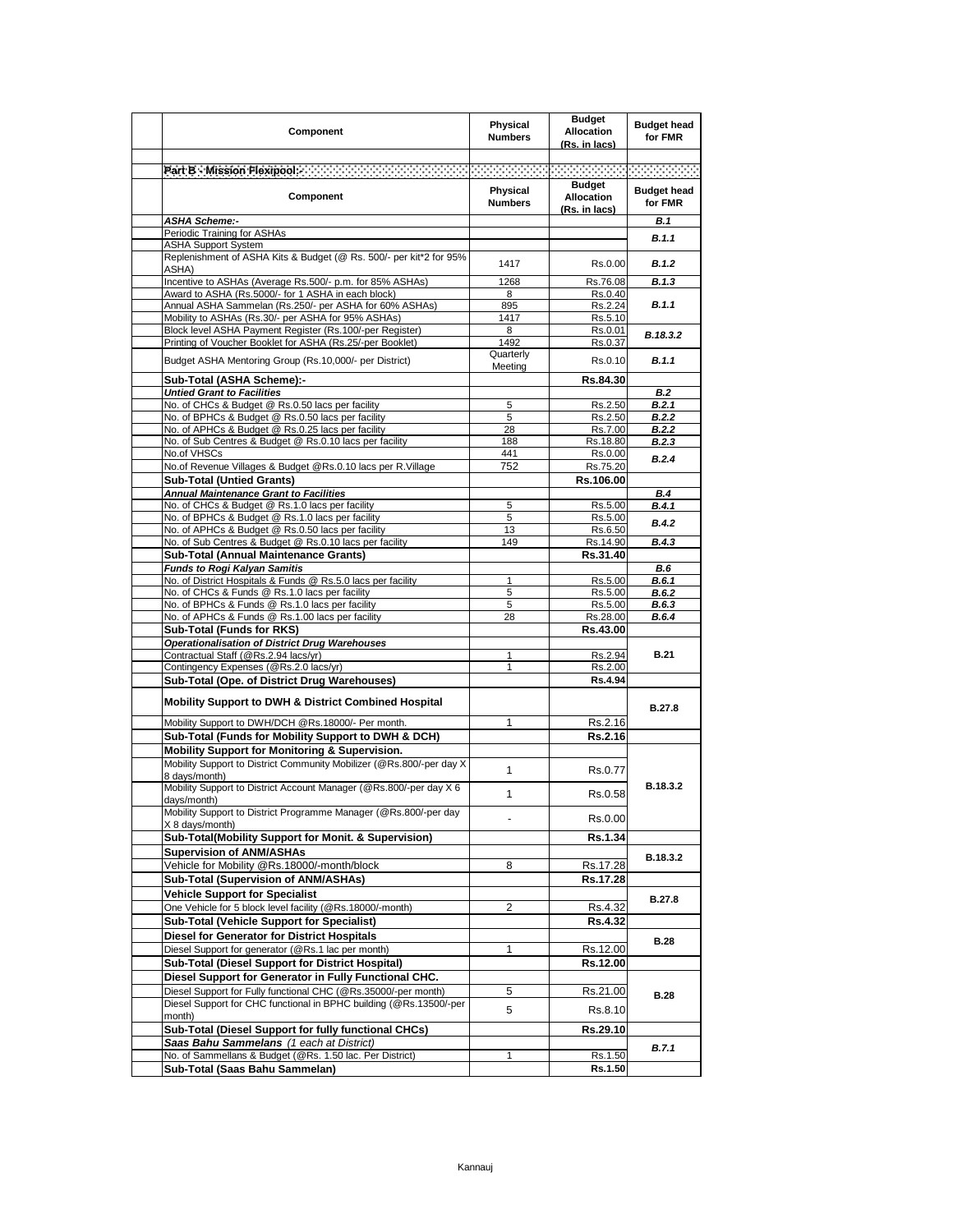|     | Component                                                                                                                                         | Physical<br><b>Numbers</b> | <b>Budget</b><br>Allocation<br>(Rs. in lacs) | <b>Budget head</b><br>for FMR |
|-----|---------------------------------------------------------------------------------------------------------------------------------------------------|----------------------------|----------------------------------------------|-------------------------------|
|     | Tehsil level Pradhan Sammelan                                                                                                                     |                            |                                              | <b>B.8.2</b>                  |
|     | No. of Sammelans & Budget (@Rs.40,000 per Sammelan)                                                                                               | 3                          | Rs.1.20<br>Rs.1.20                           |                               |
|     | Sub-Total (Tehsil level Pradhan Sammelan)<br>Organization of Swasthya Mela                                                                        |                            |                                              |                               |
|     | Organization of S.Mela @Rs.20000/- Mela/Month at each block.                                                                                      | 8                          | Rs.19.20                                     | B.10.1                        |
|     | Sub-Total (Swasthva Mela)                                                                                                                         |                            | Rs.19.20                                     |                               |
|     | <b>Concurrent Audit</b>                                                                                                                           |                            |                                              |                               |
|     | Budget @ Rs. 4000/- per month for 12 months                                                                                                       | 1                          | Rs.0.48                                      | <b>B.27.5</b>                 |
|     | <b>Sub-Total (Concurrent Audit)</b>                                                                                                               |                            | <b>Rs.0.48</b>                               |                               |
|     | <b>Health Management Information System (HMIS):-</b>                                                                                              |                            |                                              |                               |
|     | Hiring of Vehicle for District HMIS Nodal Officer (@Rs.800/- Visit)                                                                               | 3                          | Rs.0.29                                      |                               |
|     | Mobility Support for Block HMIS Nodal Officer (@Rs.600/-month)                                                                                    | 8                          | Rs.0.58                                      | B.21                          |
|     | Internet Connectivity @Rs.400/- per month/computer                                                                                                | 9                          | Rs.0.43                                      |                               |
|     | Consumables & Stationary for Computer, printer (Rs. 400/-per                                                                                      | 9                          | Rs.0.43                                      |                               |
|     | month/facility)                                                                                                                                   |                            |                                              |                               |
|     | Sub-Total (HMIS)                                                                                                                                  |                            | Rs.1.73                                      |                               |
|     | <b>Programme Management:-</b>                                                                                                                     |                            |                                              |                               |
|     | <b>Expenses at Additional Director level:-</b>                                                                                                    |                            |                                              |                               |
|     | Mobility @Rs.2500/-per District per Month.                                                                                                        | 0                          | Rs.0.00                                      | B.27.6                        |
|     | Contingency Expenses @Rs.5000/- month.<br>Sub-Total (Exp.at Addl.Director level)-                                                                 | 0                          | Rs.0.00<br><b>Rs.0.00</b>                    |                               |
|     | Operational Cost for Block Project Management Unit                                                                                                |                            |                                              |                               |
|     | Honoraria to Block Data Assistant @Rs.8000/-Per Month                                                                                             | 8                          | Rs.7.68                                      |                               |
|     |                                                                                                                                                   |                            |                                              | B.27.1                        |
|     | Communication support to Block Program Manager @Rs.500/-P.M.                                                                                      | 8                          | Rs.0.48                                      |                               |
|     | Sub-Total (Operational Cost for BPMU)                                                                                                             |                            | Rs.8.16                                      |                               |
|     | <b>Provision of Contractual Staff (AYUSH)</b>                                                                                                     |                            |                                              |                               |
|     | <b>Position</b>                                                                                                                                   | No.                        | <b>Budget</b>                                |                               |
|     | ISM Lady Doctors (@ Rs.24,000/- per month)                                                                                                        | 10                         | Rs.59.76                                     | B.14.4                        |
|     | AYUSH Doctors (@ Rs.24,000/- per month)                                                                                                           | 17<br>12                   | Rs.12.96                                     |                               |
|     | AYUSH Pharmacists (@ Rs.9,000/- per month)<br>Sub-Total (Contractual Staff - AYUSH)                                                               |                            | Rs.72.72                                     | B.14.1                        |
|     | Integrated Skill Refresher Training for ANM & LHV.                                                                                                |                            |                                              |                               |
|     | Total Work load for the year                                                                                                                      | 80                         |                                              |                               |
|     |                                                                                                                                                   |                            |                                              | B.16.3.1                      |
|     | Total no. of Proposed Batches & Budget @Rs.165950/- per batch.                                                                                    | 5                          | Rs.8.30                                      |                               |
|     | Sub-Total (Integrated skill training for ANM/LHV)                                                                                                 |                            | Rs.8.30                                      |                               |
|     | Infrastructure & Manpower for UIP                                                                                                                 |                            |                                              |                               |
|     | Mobile Workshop at Regional Depot @Rs.4 Lac.                                                                                                      | 0                          | Rs.0.00                                      |                               |
|     | Renovation & Electrification of WIC/WIF                                                                                                           | 0                          | Rs.0.00                                      |                               |
|     | Expansion of Cold Chain Store at Regional/Divisional Depo                                                                                         | 0                          | Rs.0.00                                      | B.26.5                        |
|     | Expansion of Cold Chain Workshop @Rs.50000/-year/District.                                                                                        | $\mathbf{1}$               | Rs.0.50                                      |                               |
|     | Mobility Support to Block (1 Vehicle @Rs.800/-per block for 6 days in<br>a month for 12 months)                                                   | 8                          | Rs.4.61                                      |                               |
|     | IVRS System for Tracking of Beneficiaries.                                                                                                        | 0                          | Rs.0.00                                      | B.18.3.2                      |
|     | Sub - Total (Infrasturcture & Manpower for UIP)                                                                                                   |                            | Rs.5.11                                      |                               |
|     | <u> Programment de la programment de la programment de la programment de la programment de la programment de la p</u>                             |                            |                                              |                               |
|     |                                                                                                                                                   |                            |                                              |                               |
|     |                                                                                                                                                   |                            |                                              |                               |
|     |                                                                                                                                                   | Physical                   | <b>Budget</b>                                |                               |
| SI. | Component                                                                                                                                         | <b>Numbers</b>             | Allocation                                   |                               |
|     |                                                                                                                                                   |                            | (Rs. in lacs)                                |                               |
|     |                                                                                                                                                   |                            |                                              |                               |
|     | Routine Immunization (Part C) [11] [11] [11] [11] [11]                                                                                            |                            |                                              |                               |
|     | Total Number of Immunization Sessions to be organized in the District                                                                             | 16176<br>Sessions/Year     |                                              |                               |
|     |                                                                                                                                                   |                            |                                              |                               |
|     | Mobility support for supervision: Supervisory visits by district level<br>officers for monitoring and supervision of RI @ Rs 50000 / District for | 1                          | Rs.0.50                                      |                               |
|     | district level officers (this includes POL and maintenance) per year                                                                              |                            |                                              |                               |
|     |                                                                                                                                                   |                            |                                              |                               |
|     | Alternate Vaccine delivery @ Rs 50/- sessionx 3 months(April-June)                                                                                | 16176                      |                                              |                               |
|     | +2 Vehicles /Blocks for 8 days /month for 9 months (July-March 10)                                                                                | Sessions/Year              | Rs.8.09                                      |                               |
|     | Focus on Urban slum & underserved areasHiring an ANM @                                                                                            |                            |                                              |                               |
|     | Rs.300/session for four sessions/month/slum of 10000 population and                                                                               | 0 Sessions /year           | Rs.0.00                                      |                               |
|     | Rs.200/- per month as contingency per slum of i.e. total expense of                                                                               |                            |                                              |                               |
|     | Rs. 1400/- per month per slum of 10000 population                                                                                                 |                            |                                              |                               |
|     | Mobilization of children by ASHA /RI Mobilizer @ Rs 150/- per                                                                                     | 16176<br>Sessions/Year     | Rs.24.26                                     |                               |
|     | session                                                                                                                                           |                            |                                              |                               |
|     | Support for Computer Assistant for RI reporting (with annual                                                                                      | $\mathbf{1}$               | Rs.1.06                                      |                               |
|     | increment of 10% wef from 2010-11Districts @ Rs 8000- 10,000 p.m                                                                                  |                            |                                              |                               |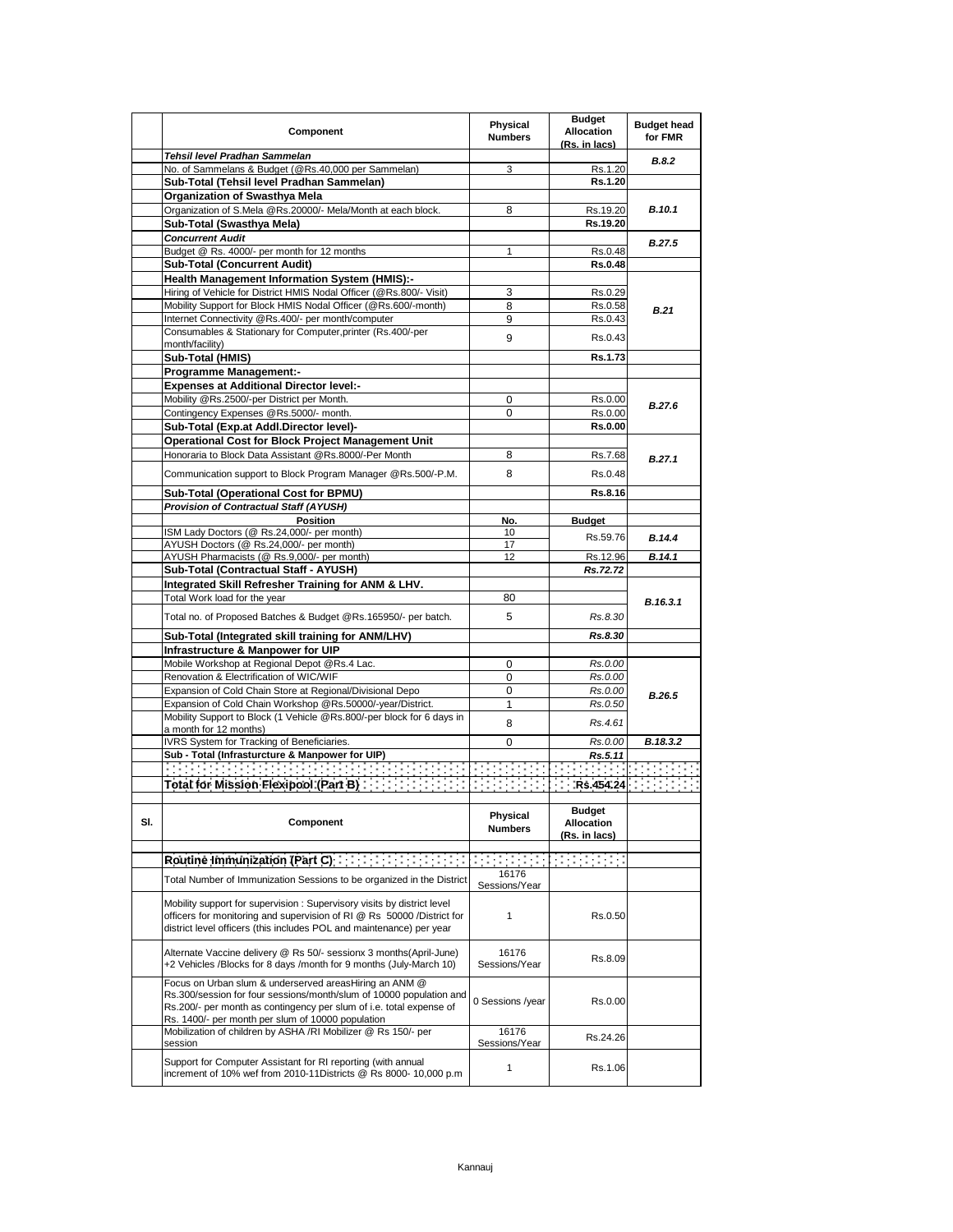|         | Component                                                                                                                                                                                                                                                                           | Physical<br><b>Numbers</b>    | <b>Budget</b><br><b>Allocation</b><br>(Rs. in lacs) | <b>Budget head</b><br>for FMR |
|---------|-------------------------------------------------------------------------------------------------------------------------------------------------------------------------------------------------------------------------------------------------------------------------------------|-------------------------------|-----------------------------------------------------|-------------------------------|
|         | Printing and dissemination of tally sheets, monitoring forms, etc. @<br>Rs 1 /beneficiary                                                                                                                                                                                           | 55190<br>Benefiaceries        | Rs.0.55                                             |                               |
|         | Quarterly Review & feedback meeting exclusive for RI at district level<br>with one Block MOIC, ICDS CDPO and other stakeholders<br>stakeholders @ Rs 100/- per participant for meeting expenses (lunch,<br>organizational expenses)                                                 | 24                            | Rs.0.10                                             |                               |
|         | Quarterly Review Meetings at Block level Quarterly Review &<br>feedback meeting for exclusive for RI at Block level @Rs 50/-ppas<br>honorarium for ASHA (travel) and Rs 25 /-person at the disposal of<br>MOIC for meeting expenses (refreshments, stationary and Misc<br>expences) | 1723                          | Rs.2.35                                             |                               |
|         | District level orientation training for 2 days of ANM, Multipurpose<br>Health worker @ Rs67300/batch with 20 participants in each batch                                                                                                                                             | 2 Batch                       | Rs.1.35                                             |                               |
|         | One day cold chain handelers training for block level cold chain<br>handlers @ Rs. 26,000 per batch and Rs 3000 for Observer<br>nominated by State                                                                                                                                  | 1Batch                        | Rs.0.29                                             |                               |
|         | One day Training of block level data handlers by DIO and District<br>Cold chain Officer to train about the reporting formats of Immunization<br>and NRHM Rs 300/Participant/Block                                                                                                   | 8                             | Rs.0.02                                             |                               |
|         | Microplanning at SC levelRs 100/- per subcentre (meeting at block<br>level, logistic)                                                                                                                                                                                               | 188                           | Rs.0.19                                             |                               |
|         | Microplanning at Block & District levelFor consolidation of microplan<br>at PHC/CHC level @ Rs 1000/- block & at district level @ Rs 2000/-<br>per district                                                                                                                         | 1District & 8<br><b>Block</b> | Rs.0.10                                             |                               |
|         | Consumables for computer including provision for internet access for<br>RIMSRs 400/- Month / Districts                                                                                                                                                                              | $\mathbf{1}$                  | Rs.0.05                                             |                               |
|         | Red/Black Plastic bags etc, 2 bags per session @ Rs. 2/Bag                                                                                                                                                                                                                          | 16176<br>Sessions/Year        | Rs.0.78                                             |                               |
|         | Purchase of Bleach/Hypochlorite solution Rs. 500/vaccine storage<br>point/year X 1000 vaccine storage points                                                                                                                                                                        | 10 Vaccine<br>storage points  | Rs.0.05                                             |                               |
|         | Purchase of Twin bucket Rs 400 per PHC/CHC per year                                                                                                                                                                                                                                 | 10Vaccine<br>storage points   | Rs.0.04                                             |                               |
|         | Funds for purchase of small polythene zipper bags to keep vaccines<br>in the vaccine carriers Rs. 0.5/polythene bag X total number of<br>sessions/year +10% wastage                                                                                                                 | 16176<br>Sessions/Year        | Rs.0.10                                             |                               |
|         | Funds for preparing disposal pit for disposal of sharp immunization<br>waste. Rs. 3500/pit X 500 vaccine storage points                                                                                                                                                             | 5 Pits                        | Rs.0.18                                             |                               |
|         | <b>RI</b> subtotal<br><b>Cold Chain maintenance</b>                                                                                                                                                                                                                                 |                               | Rs.40.05                                            |                               |
|         | Cold chain maintenance@Rs 500/Block & Rs 10,000/District/Year                                                                                                                                                                                                                       | 1District & 8                 | Rs.0.15                                             |                               |
|         | POL for vaccine delivery from State to District and from district to                                                                                                                                                                                                                | <b>Block</b><br>1District     | Rs.1.00                                             |                               |
|         | PHC/CHCs @ Rs. 100000/- district/Year)<br><b>Subtotal Cold Chain</b>                                                                                                                                                                                                                |                               | Rs.1.15                                             |                               |
|         | Sub Total (Part C)                                                                                                                                                                                                                                                                  |                               | Rs.41.20                                            |                               |
|         |                                                                                                                                                                                                                                                                                     |                               |                                                     |                               |
|         | <b>Part D - National Program</b>                                                                                                                                                                                                                                                    |                               |                                                     |                               |
| 1. NPCB |                                                                                                                                                                                                                                                                                     |                               |                                                     |                               |
| SI.     | Component                                                                                                                                                                                                                                                                           | Physical<br><b>Numbers</b>    | <b>Budget</b><br><b>Allocation</b><br>(Rs. in lacs) | <b>Budget Head</b><br>for FMR |
| 1.1     | Govt Sector 30% of Tot. Trgt @531/cat.oprt.(IOL)                                                                                                                                                                                                                                    | 1682                          | 893142                                              |                               |
| 1.2     | NGO Sector 20% of Tot Trgt @ 656/Cat. Oprt.(IOL)                                                                                                                                                                                                                                    | 1121                          | 735376                                              |                               |
| 1.3     | Pvt. Sector 50% of Tot trgt.                                                                                                                                                                                                                                                        | 2804<br>5607                  | 0<br>1628518                                        |                               |
| 2       | <b>Sub Total</b><br>SES (Free Spec. to Children) @ of 100/-Spec                                                                                                                                                                                                                     | 584                           | 0                                                   |                               |
| 3       | Vision Centre @ 50,000/Centre Equipment                                                                                                                                                                                                                                             |                               |                                                     |                               |
| 4       | Operations other than Cataract                                                                                                                                                                                                                                                      | 93                            | 93000                                               |                               |
| 5       | Eye Collection @ 500/Cornea.                                                                                                                                                                                                                                                        | 0                             | 0                                                   |                               |
|         | Total allocated for the District in Rs.                                                                                                                                                                                                                                             | 6284                          | 1721518                                             |                               |
|         | 2. RNTCP(GFATM)                                                                                                                                                                                                                                                                     |                               |                                                     |                               |
| SI.     | Component                                                                                                                                                                                                                                                                           | Physical<br><b>Numbers</b>    | <b>Budget</b><br><b>Allocation</b><br>(Rs. in lacs) | <b>Budget Head</b><br>for FMR |
|         | 1 CIVIL WORKS                                                                                                                                                                                                                                                                       |                               | 84400                                               |                               |
|         | 2 LABORATORY MATERIALS<br>3 HONERARIUM                                                                                                                                                                                                                                              |                               | 198090<br>270638                                    |                               |
|         | 4 IEC/ PUBLICITY                                                                                                                                                                                                                                                                    |                               | 184450                                              |                               |
|         | 5 EQUIPMENT MAINTENANCE                                                                                                                                                                                                                                                             |                               | 66000                                               |                               |
|         | 6 TRAINING<br>7 POL & VEHICLE MAINTENANCE                                                                                                                                                                                                                                           |                               | 115030<br>60000                                     |                               |
|         | <b>8 VEHICLE HIRING CHARGES</b>                                                                                                                                                                                                                                                     |                               | 207000                                              |                               |
|         | 9 NGO/PP SUPPORT                                                                                                                                                                                                                                                                    |                               | 0                                                   |                               |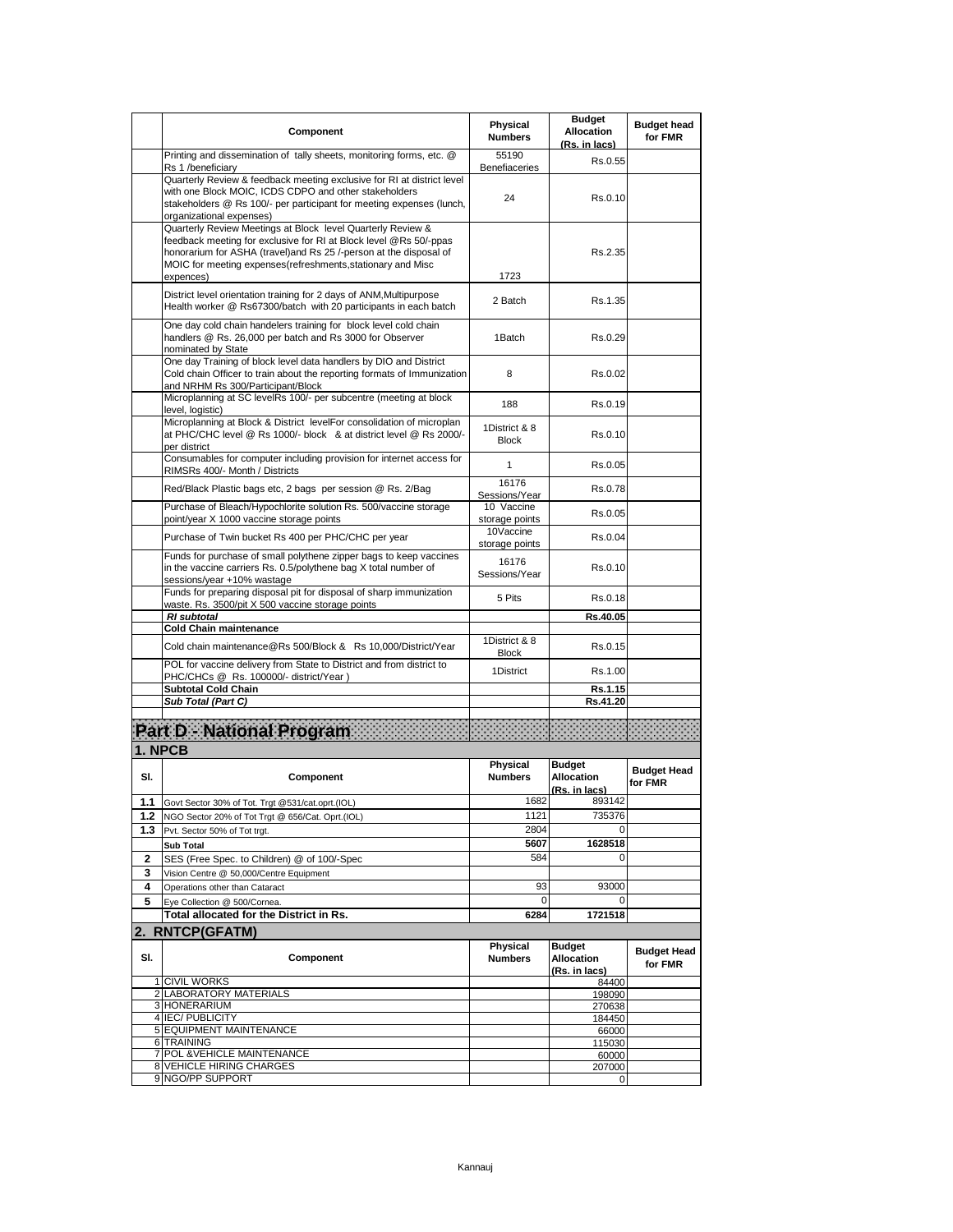|         | Component                                                                               | Physical<br><b>Numbers</b> | <b>Budget</b><br><b>Allocation</b><br>(Rs. in lacs) | <b>Budget head</b><br>for FMR |
|---------|-----------------------------------------------------------------------------------------|----------------------------|-----------------------------------------------------|-------------------------------|
|         | 10 MISCELLANEOUS EXPENSES                                                               |                            | 166600                                              |                               |
|         | 11 CONTRACTUAL SERVICES                                                                 |                            | 1719000                                             |                               |
|         | 12 PRINTING                                                                             |                            | 111150                                              |                               |
|         | 13 RESEARCH & STUDIES                                                                   |                            |                                                     |                               |
|         | 14 MEDICAL COLLEGES<br><b>15 PROCUREMENT OF VEHICLES</b>                                |                            |                                                     |                               |
|         | <b>16 PROCUREMENT OF EQUIPMENT</b>                                                      |                            | 0                                                   |                               |
|         | Sub-TOTAL                                                                               |                            |                                                     |                               |
|         |                                                                                         |                            | 3182358<br>3182358                                  |                               |
|         | <b>Grand Total</b>                                                                      |                            |                                                     |                               |
| 3. NLEP |                                                                                         |                            |                                                     |                               |
|         | <b>Activities</b>                                                                       | <b>Physical</b>            | <b>Financial</b>                                    |                               |
|         |                                                                                         | <b>Targets</b>             |                                                     |                               |
|         |                                                                                         |                            | <b>Allocation</b>                                   |                               |
|         | 1 Contractual Services- Driver                                                          |                            |                                                     |                               |
|         | Remuneration @ Rs. 7,000/= P.M.                                                         | 1                          | 84000                                               |                               |
|         | Sub total                                                                               |                            | 84000                                               |                               |
|         | 2 Office Maintenance                                                                    |                            |                                                     |                               |
|         | Telephone/Fax/Internet @ Rs. 15,000/= P.A.                                              |                            | 15000                                               |                               |
|         | Office Operation & Maintenance @ Rs. 18,000/= P.A.                                      |                            | 18000                                               |                               |
|         | Consum-ables Stationery @ Rs. 24,000 P.A.                                               |                            | 24000                                               |                               |
|         | Maintenance of Office Equipment & Furniture etc.                                        |                            | 15000                                               |                               |
|         | Sub total                                                                               |                            | 72000                                               |                               |
|         | 3 Mobility-                                                                             |                            |                                                     |                               |
|         | Vehicle operation / hiring of 1 Vehicle @ Rs 75000 P.A.                                 |                            | 75000                                               |                               |
|         | Sub total                                                                               |                            | 75000                                               |                               |
|         | 4 Training                                                                              |                            |                                                     |                               |
|         | 4 Days' Training of newly recruited Medical Officers @ Rs 28,000 per                    | 15                         | 14000                                               |                               |
|         | batch of 30 trainees                                                                    |                            |                                                     |                               |
|         | 3 Days' Training of newly recruited Health Workers @ Rs 24,000 per                      | 0                          | 0                                                   |                               |
|         | batch of 30 trainees                                                                    |                            |                                                     |                               |
|         | 2 Days' Refresher Training of Medical Officers @ Rs 16,000 per                          | 30                         |                                                     |                               |
|         | batch of 30 trainees                                                                    |                            |                                                     |                               |
|         | 2 Days' Refresher Training of Health Workers @ Rs 16,000 per                            | 60                         | 48000                                               |                               |
|         | batch of 30 trainees                                                                    |                            |                                                     |                               |
|         | Sub total                                                                               |                            | 62000                                               |                               |
|         | 5 Procurement                                                                           |                            |                                                     |                               |
|         | Supportive medicines and other items for patients @ Rs39 per patient                    |                            | 13000                                               |                               |
|         |                                                                                         |                            |                                                     |                               |
|         | under treatment<br>Splints, Crutches, Items for Deformity Patients Rs. 15/= per patient |                            |                                                     |                               |
|         | under treatment                                                                         |                            | 5000                                                |                               |
|         | Patient Welfare Rs. 26/= per patient under treatment                                    |                            |                                                     |                               |
|         | Printing of forms @ Rs. 39/= per patient under treatment                                |                            | 8600                                                |                               |
|         | Sub total                                                                               |                            | 13000                                               |                               |
|         | <b>6 IEC Activities</b>                                                                 |                            | 39600                                               |                               |
|         | Rallies @ Rs. 5,000/= each                                                              |                            | 10000                                               |                               |
|         | School Quiz @ Rs. 1000/= each                                                           | 2                          |                                                     |                               |
|         | IPC workshops of ASHA @ Rs. 5000/= each                                                 | 10                         | 10000                                               |                               |
|         | Health Mela in local festivals, Melas etc. @ Rs. 5,000/= each                           | $\overline{2}$             | 10000                                               |                               |
|         |                                                                                         |                            | 5000                                                |                               |
|         | Sub total                                                                               |                            | 35000                                               |                               |
|         | 7 Urban Leprosy Project                                                                 |                            |                                                     |                               |
|         | <b>Supportive Medicines</b><br>Monitoring & Supervision                                 |                            | 9000                                                |                               |
|         | MDT delivery & follow-up services                                                       |                            | 6000                                                |                               |
|         |                                                                                         |                            | 11300                                               |                               |
|         | Sub total                                                                               |                            | 26300                                               |                               |
|         | 8 Incentive to Ashas                                                                    |                            | 29400                                               |                               |
|         | 9 Review Meetings                                                                       |                            | 18000                                               |                               |
|         | 10 Disability Prevention & Medical Rehabilitation                                       |                            |                                                     |                               |
|         | Screening Camp for selection of RCS patients                                            |                            | 10000                                               |                               |
|         | Screening Camp - miscellaneous expenses                                                 |                            | 10000                                               |                               |
|         | Screening Camp- Self Care Kits & patient Welfare items                                  |                            | 10000                                               |                               |
|         | Sub total                                                                               |                            | 30000                                               |                               |
|         | 11 Cash Assistance                                                                      |                            |                                                     |                               |
|         | Cash assistance- POL for Vehicle                                                        |                            | 20000                                               |                               |
|         | Cash assistance- TA DA for Leprosy Staff                                                |                            | 40000                                               |                               |
|         | Sub total                                                                               |                            | 60000                                               |                               |
|         | <b>Grand Total</b>                                                                      |                            | 531300                                              |                               |
|         | 4. NVBDCP                                                                               |                            |                                                     |                               |
| Sl.     | <b>Activity Proposed</b>                                                                | Physical                   | <b>Budget</b>                                       | <b>Budget</b> head            |
| No.     |                                                                                         | <b>Numbers</b>             | Allocation (Rs.                                     | for FMR                       |
|         |                                                                                         |                            |                                                     |                               |
|         |                                                                                         |                            | In lacs)                                            |                               |
|         | 1 DBS (Domestic Budgetary Support)                                                      |                            |                                                     |                               |
|         | 1.1 Malaria                                                                             |                            |                                                     |                               |
|         | Incentive to ASHA                                                                       |                            |                                                     |                               |
|         |                                                                                         |                            |                                                     |                               |
|         | Training                                                                                |                            |                                                     |                               |